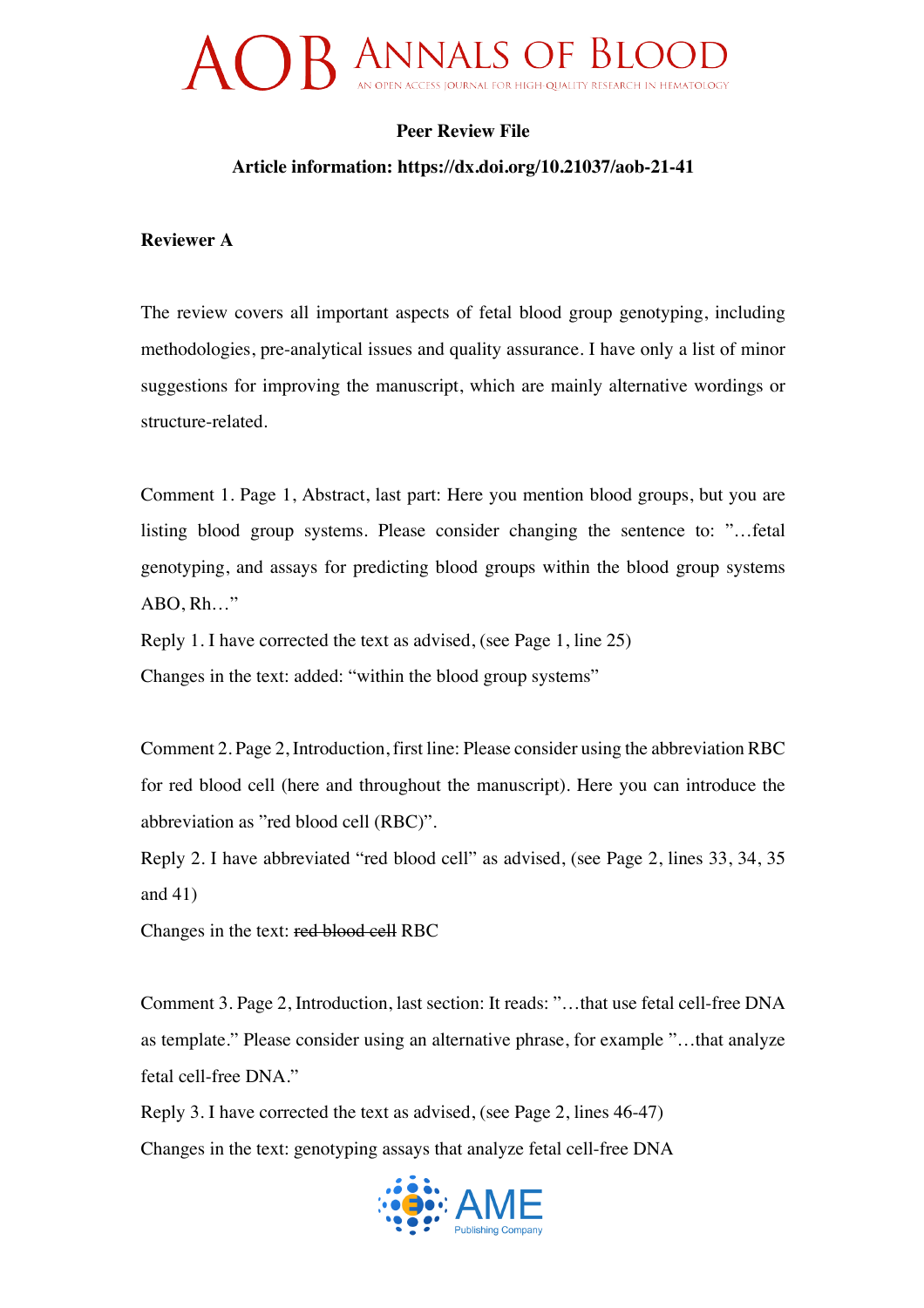Changes in the text: Thus, particularly in the case of a negative fetus, the sample should be shown to really contain fetal DNA or otherwise ensure the result.

Comment 4. Page 2, Blood group genetics, fourth line: Please consider rephrasing the wordings here to: "…polymorphisms affecting gene expression, rather than a gene deletion."

Reply 4. I have modified the text as advised, (see Page 2, line 54) Changes in the text: RhD-negativity is often caused by polymorphisms affecting gene expression, rather than a gene deletion.

Comment 5. Page 3, third line: Here you say that in case of a negative fetus, the sample must be shown to really contain fetal DNA. I think this is very strong words (the must) leaving no room for not having a fetal control. Please consider if you can find a milder phrasing, fx highly recommended or likewise.

Reply 5. I have modified the text as advised, (see Page 3, line 70-71)

Changes in the text: Thus, particularly in the case of a negative fetus, the sample

should be shown to really contain fetal DNA or otherwise ensure the result.

Comment 6. Page 3, Cell-free DNA, middle: It is stated that "A threshold for fetal fraction is usually 4%...". Is this not something coming from NIPT for aneuploidies? Reply 6. I agree, the threshold of 4% is mainly applied in aneuploidy testing. I removed the sentence as it is not relevant (see Page 4, line 85-86). Changes in the text:

Comment 7. Page 4, middle. Here, the word 'scrutinized' seem a bit off in my ears. I would suggest using 'looked at'.

Reply 7. I have corrected the text as advised, (see Page 4, line 109) Changes in the text: In their excellent review, Runkel et al looked at fetal *RHD* screening studies (20).

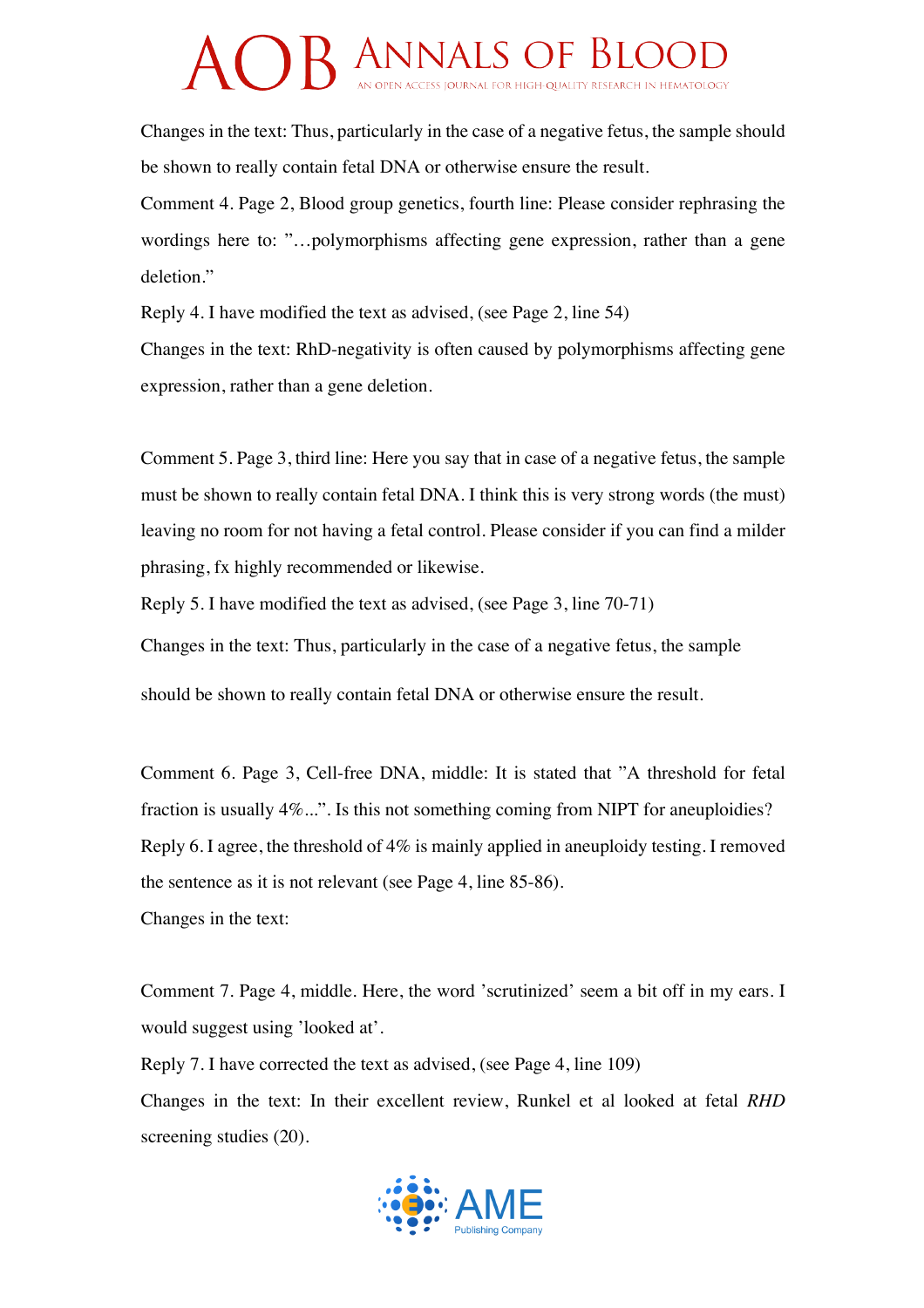Comment 8. Page 4, bottom, fourth last line: It says: "…due to fetal DNA fraction below the detection limit…". Should it not be "…due to fetal DNA fraction falling below the detection limit..."?

Reply 8. I have corrected the text as advised, (see Page 5, line 121)

Changes in the text: False-negative results are often due to the fetal DNA fraction falling below the detection limit in maternal plasma.

Comment 9. Page 6, Methods, first line: Please consider abbreviating real-time PCR as qPCR in stead of rtPCR.

Reply 9. I have changed the abbreviation to qPCR (see page 6, line 160 and thoroughly the text)

Changes in the text: rtPCR qPCR

Comment 10. Page 6, Methods, first line: Please consider, if it would be a good idea to insert a reference to Table 1 already here, as the first line of the section. Fx: "Several technological platforms are used for noninvasive fetal blood group genotyping (Table  $1)$ ."

Reply 10. I have added a reference to Table 1 (see page 6, line 157).

Changes in the text: Several technological platforms are used for noninvasive fetal

blood group genotyping. They are listed in Table 1.

Comment 11. Page 6, middle. Please put RHCE in italics. Reply 11. I have changed "RHCE" into italics (see page 7, line 176) Changes in the text: *RHCE*

Comment 12. General remark: Often times, your references are placed early in a sentence. This may be a matter of style and likings, but I would suggest moving your reference to behind the statement. For example page 6 (bottom), you write "Orzinska et al (32) published…" The reference could easily be at the end of the sentence. Other

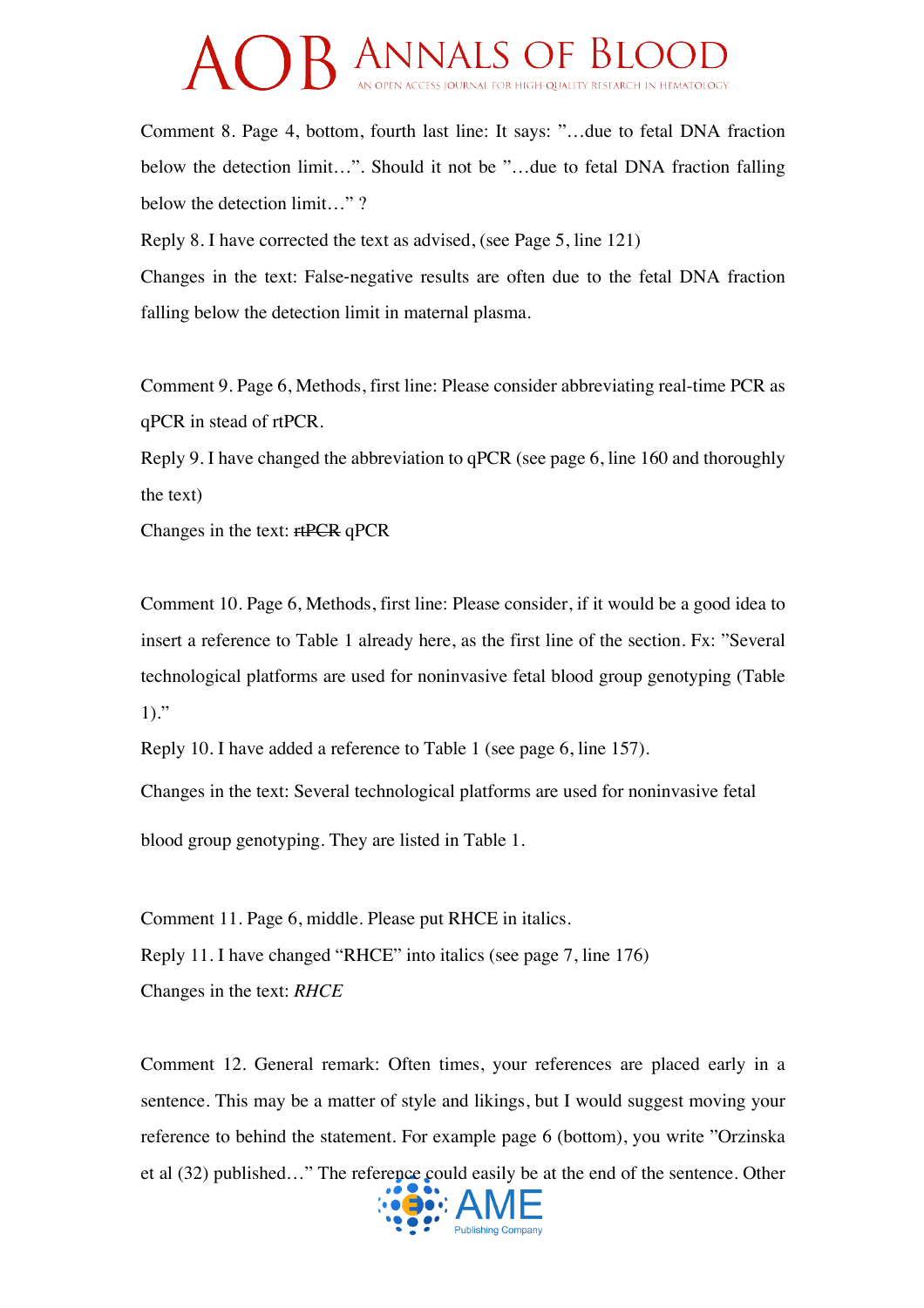# **CELANNALS OF BLOO**

examples are page 6 same section, page 6 middle (newly published (29)), page 7 (bottom) ref 37, and page 4 bottom and middle.

Reply 12. I have moved references to the end of sentence (thoroughly the text) Changes in the text: for example: Orzińska et al (32) published diagnostic genotyping of D, C, c, E, and K blood groups for fetuses of immunized women (35).

Comment 13. Page 9, middle. Please check the sentences about the fetal fraction and see if all wordings are ok.

Reply 13. I have modified the text, I hope it is clearer now (see page 10, line 176) Changes in the text: Because fetal fraction is crucial for the accuracy of the sequencing assay, it should be evaluated (54). As it is an inherent feature of sequencing (53) estimation of fetal fraction is relatively easy to implement. The recommended minimum fetal fraction is  $4\%$  (53).

Comment 14. Page 12, top. Reference 37 should be published soon, so please have a look out for this, and then rephrase the sentence accordingly (not using 'will publish'). Reply 14. I have corrected the text as advised, (see Page 13, line 330) Changes in the text: the cfDNA Subgroup published recommendations for assay validation

### **Reviewer B**

### **General Comments:**

Thank you for the opportunity to review this manuscript. This narrative review is informative, with a good structure and well-referenced. There was no completed checklist received for review as per the Author submission guidelines and the abstract is unstructured, which will be issues for the Editorial Office to adjudicate. Corrections, suggested changes and questions can be found under 'Specific Feedback'.

Specific Feedback:

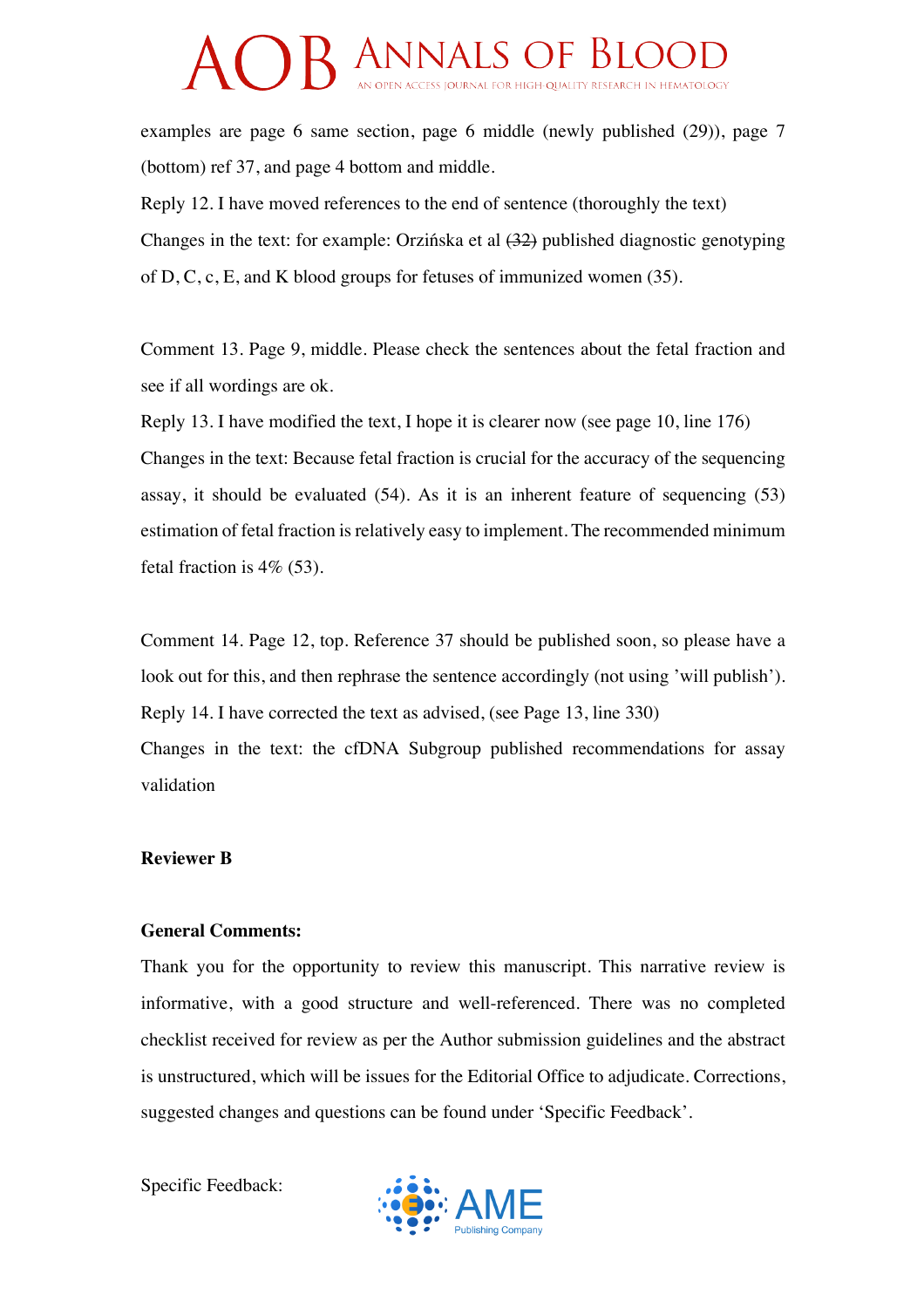# AOB ANNALS OF BLOOD

### **Abstract**

Comment 15. Line 19 'Non-invasive prenatal testing is commonly used in fetomaternal blood group allele discrepancy' Replace 'in' with 'to identify'. Reply 15. I have corrected the text as advised, (see Page 1, line 15) Changes in the text: Non-invasive prenatal testing is commonly used to identify fetomaternal blood group allele discrepancy.

Comment 16. Line 20 'DNA in maternal sample has two important uses' Insert the word 'blood' before maternal to distinguish from other types of biological samples eg amniocytes

Reply 16. I have corrected the text as advised, (see Page 1, line 16)

Changes in the text: Fetal cell-free DNA in maternal blood sample has two important uses:

## **Introduction**

Comment 17. Line 35 Either change 'KEL' to Kell or change 'Rh' to RH for consistency between nomenclature ie system name or system symbol – refer Table of blood group systems v. 9.0 03-FEB-2021.pdf (isbtweb.org).

Suggest that in first paragraph, briefly name antibodies that (more rarely) can cause mild/moderate/severe (since some of them are mentioned later)

Reply 17. I have modified the text as advised, (see Page 2, lines 36-38)

Changes in the text: Anti-D (Rh), anti-c (Rh), anti-K (Kell) create the most significant risk for a severe HDFN. Also, antibodies against other Rh antigens or Duffy and Kidd antigens may cause HDFN albeit less often and typically with milder symptoms. Anti-A and anti-B (ABO) antibodies may be a risk for HDFN after birth (1).

**Blood group genetics** 

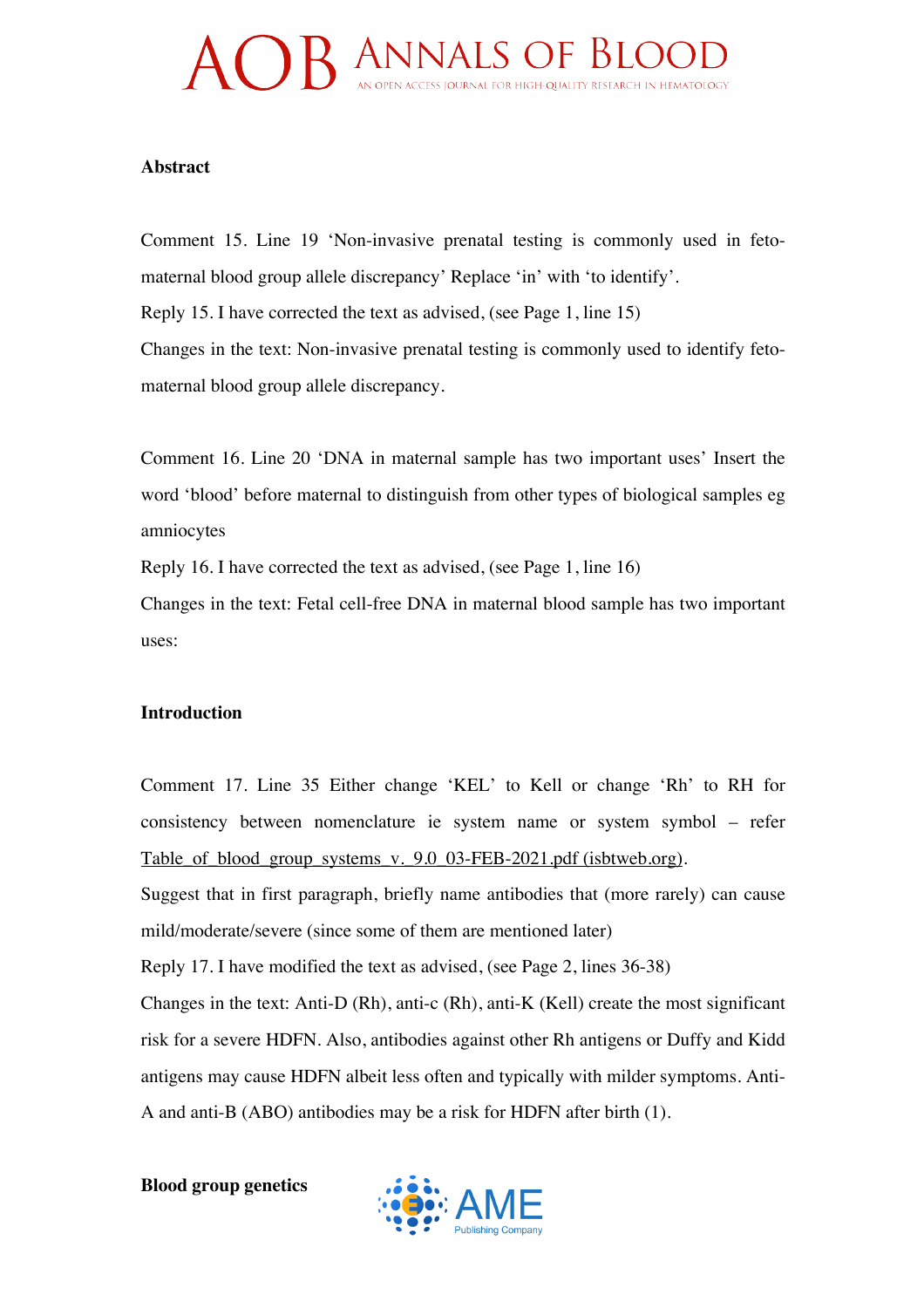Blood group antigens A and B (ABO) are produced by a glycosyltransferase (coded by the ABO gene); the blood group O phenotype results from the unfunctional glycosyltransferase. The difference between *ABO\*A1.01* (*A1*) and *ABO\*B1.01* (*B1*) alleles is based on a few nucleotide exchanges in exon 7 of the ABO gene and the most common inactive *ABO\*O.01* (*O1*) allele is caused by a frameshift deletion in exon 6. In addition, many other inactivating mutations occur in the *ABO* gene, therefore, designing robust genotyping methods for *ABO* blood group alleles is challenging (3).

Comment 18. Line 52 '*Also, the homologous RHCE gene poses a challenge for Rh genotyping*.' Reword to explain a little further for the reader eg 'Also the RHD and RHCE genes of the Rh system are highly homologous and pose a challenge for Rh genotyping'

Reply 18. I have modified the text as advised, (see Page 2, line 56-57)

Changes in the text: Also, the *RHD* and *RHCE* genes of the Rh system are highly homologous and pose a challenge for Rh genotyping.

Comment 19. Line 54 '*The majority of blood groups, such as KEL, result from single nucleotide polymorphisms, the smallest possible…*'

Change 'blood groups' to 'blood group antigens' and change 'KEL' to 'K' to give a single example of a SNP-based Ag using ISBT nomenclature

Suggestion: The review covers ABO so a brief mention of ABO genetics is warranted Reply 19. I have corrected the text as advised (see Page 3, line 64) and added a brief mention of ABO genetics (see Page 3, line 57-63)

Changes in the text:

The majority of blood group antigens, such as K, result from single nucleotide polymorphisms, the smallest possible variation between genetic alleles.

Comment 20. Line 57 '*essential to be able to distinguish between true negative and false negative results*'

Within an assay, it isn't possible to distinguish between between false negative and  $\overline{\cdots}$ **Publishing Company**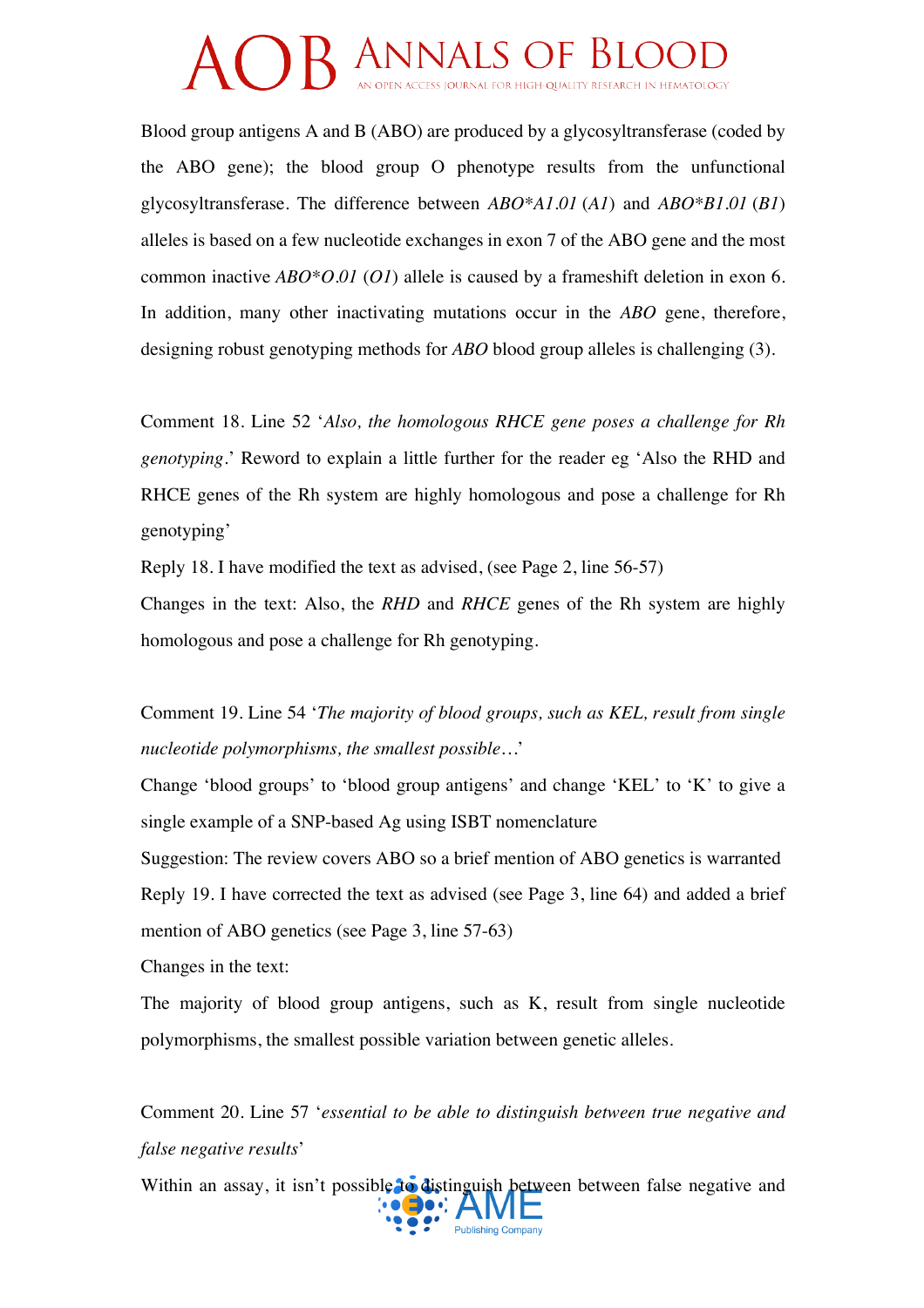false positive results but I understand what the author is trying to convey. Would it be better to say that tests need to be designed and validated to ensure they are robust enough to avoid false negatives (in particular) and false positives?

Reply 20. I have modified the text as advised, (see Page 3, line 67-68)

Changes in the text: A negative result is based on not detecting a positive signal, so it is essential to design and validate tests to ensure they are robust enough to avoid false negatives and false positives.

Comment 21. Line 59 '*particularly in the case of a negative fetus, the sample must be shown to really contain fetal DNA*'

Reconsider use of the word 'must' as many sites use other strategies such as recollection, stabilised tubes or whatever their validation work has demonstrated Reply 21. I have modified the text as advised, (see Page 3, line 70-71) Change in the text: Thus, particularly in the case of a negative fetus, the sample

should be shown to really contain fetal DNA or otherwise ensure the result.

## **Cell-free DNA**

Comment 22. Line 63 '*of circulating cfDNA in 1997 (5) has significantly changed fetal*' Insert 'fetal' before cfDNA Reply 22. I have corrected the text as advised, (see Page 3, line 75) Changes in the text: The discovery of circulating fetal cfDNA in 1997

Comment 23. Line 64 *'traditional amniocentesis carries a risk of miscarriage and may enhance maternal immunization*' Include a current reference and add CVS as an invasive risk procedure Reply 23. I have added chorionic villus sampling and included a reference. I removed a risk for immunization, because the risk is very low (Kristensen et al, 2019).

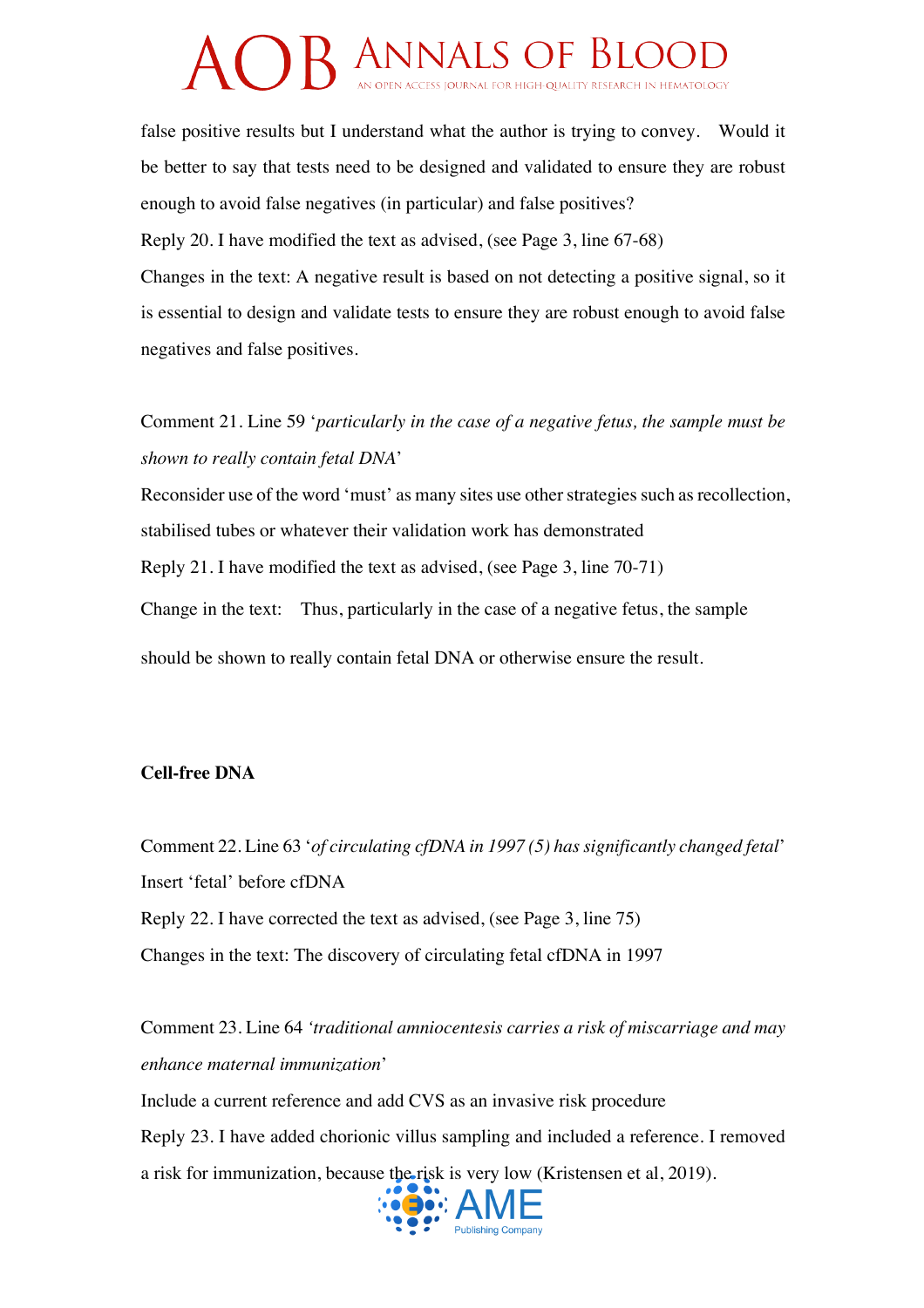Changes in the text: As invasive methods, traditional amniocentesis and chorionic villus sampling carry a slight risk of miscarriage (7).

Suggestion: When talking about technical factors including 'shipping time that effect fetal fraction, it would be worthwhile briefly explaining the link between shipping time and maternal cell lysis. This would be helpful for later in the paper when methods to manage FF are mentioned

Reply: I carried the suggestion out in the other paragraph, see Page 5, lines 123-125. Changes in the text: To avoid risks, several practices (7,18,19) have been implemented, starting from pre-analytics: collecting blood samples in special cfDNA stabilizing tubes and processing them within a specific time limit (20,21). These measures help prevent lysis of maternal cells, which would otherwise induce an increase in total cell free DNA and thereby reducing the fetal fraction (7).

Comment 24. Line 65 '*to detect of fetal cfDNA in a maternal sample has expanded the applications of non-invasive prenatal testing*.

Remove 'of'

Reply 24. I have removed the word "of" (see Page 3, line 77)

Changes in the text: The possibility to detect fetal cfDNA in a maternal sample has expanded the applications of non-invasive prenatal testing.

Comment 25. Line 72 '*A threshold for fetal fraction is usually 4%, and for samples below this limit, a risk for test failure is high*'

This statement needs a reference and some clarifiers. This threshold is mostly applied in commercial fetal aneuploidy screening tests

Reply 25. I agree, the threshold of 4% is mainly applied in aneuploidy testing. I removed the sentence as it is not relevant (see Page 4, line 85).

Comment 26. Line 74 '*As a result, amplicons are short, which must be taken account in assay design*' Add 'into' after the word 'taken'

**Publishing Company**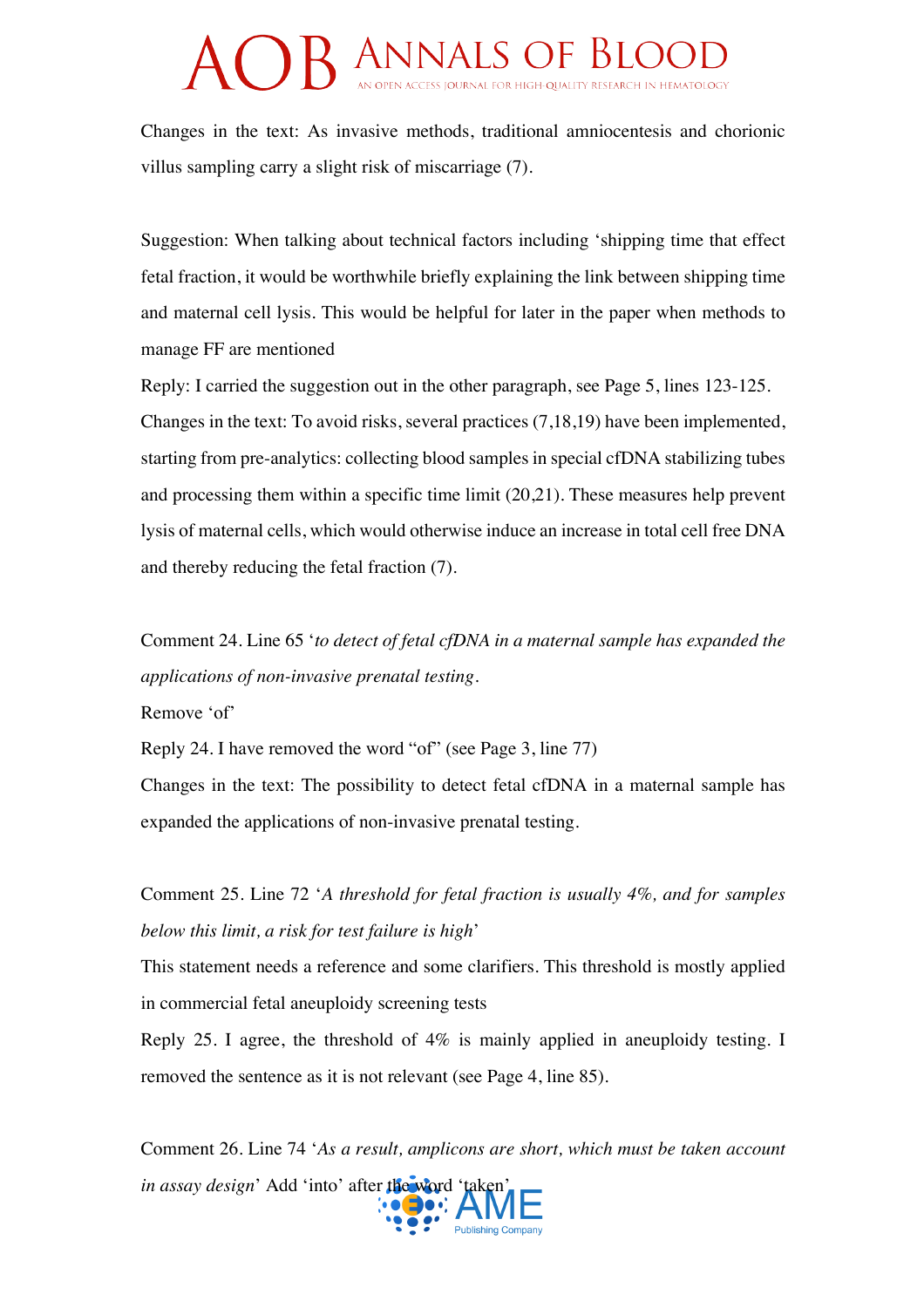Reply 26. I have corrected the text as advised, (see Page 4, line 89) Changes in the text: As a result, amplicons are short, which must be taken into account in assay design.

## **Screening fetal RHD for targeting anti-D prophylaxis**

Comment 27. Line 79 '*28-32 to prevent immunization during the last trimester of pregnancy*' Reference a guideline or publication here

Reply 27. I have added a reference: Sperling et al. Prevention of RhD Alloimmunization: A Comparison of Four National Guidelines. Am J Perinatol. 2018 Jan;35(2):110-119. (see Page 4, line 93)

Changes in the text: Routine antenatal anti-D prophylaxis (RAADP) is recommended for all RhD-negative women at gestation weeks 28-34 to prevent immunization during the last trimester of pregnancy (13).

Comment 28. Line 80 '*those RhD-negative women who benefits from it i.e.*' remove the 's' from benefits Reply 28. I have corrected the text as advised, (see Page 4, line 94) Changes in the text: those RhD-negative women who benefit from it

Comment 29. Line 92 '*Cost-effectiveness of targeted RAADP programs has been widely discussed in a review by Saramago et al (16)*.'

Is it possible to say a little more on this?

Reply 29. I have added the main conclusion regarding cost-effectiveness in the review (see Page 4, lines 106-108).

Changes in the text: The targeted RAADP may be cost-effective compared to the untargeted prophylaxis, depending mainly on the unit cost of the screening test and on whether the result of the test also guide post-partum administration of anti-D prophylaxis (19).

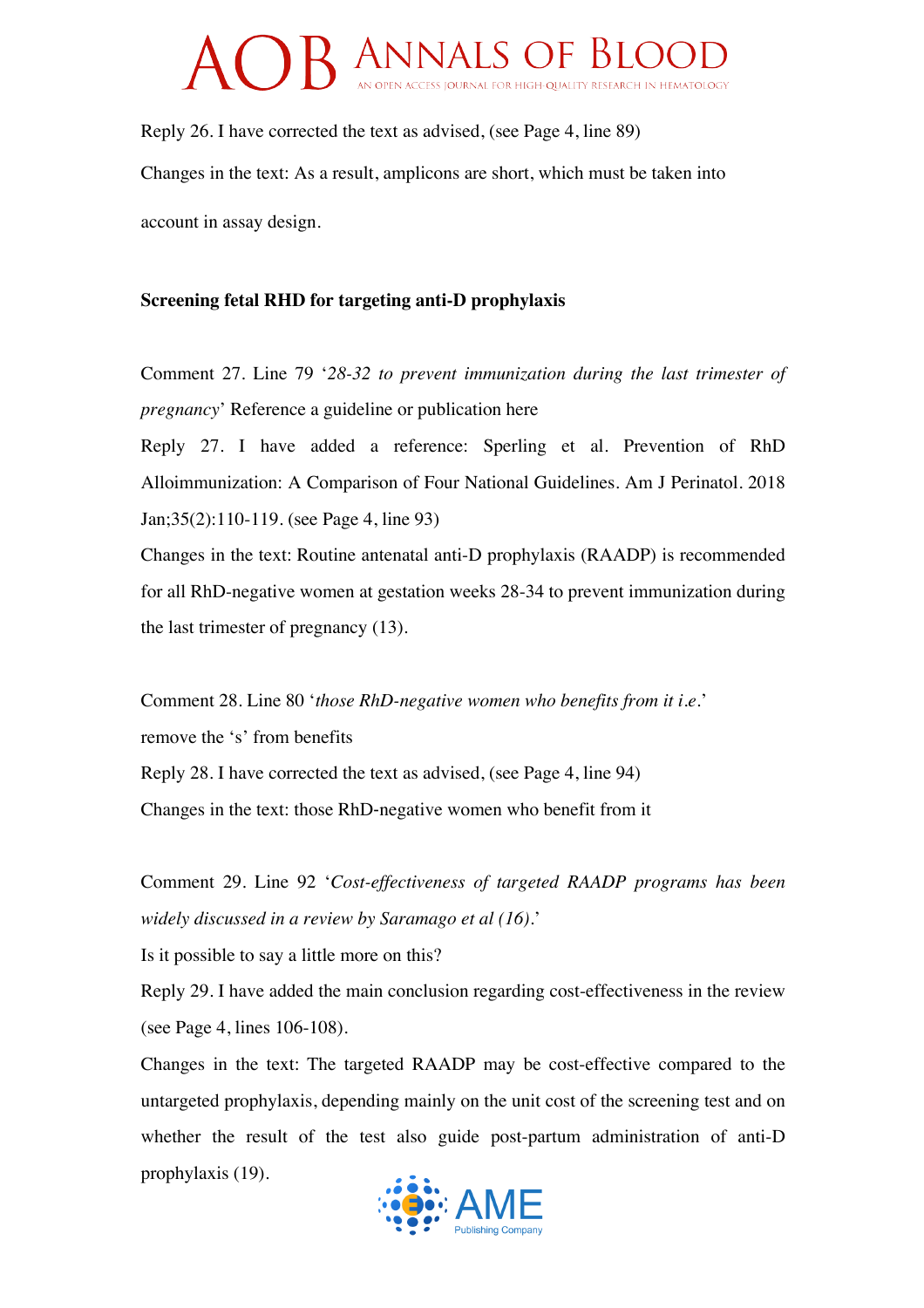### **Genotyping blood groups of fetuses of immunized women**

Comment 30. Line 108 '*small in the early gestation but already at weeks 9-12, the*' Remove 'the'

Reply 30. I have corrected the text as advised, (see Page 5, line 126) Changes in the text: but already at weeks 9-12, results have been shown

## **DNA Extraction**

Comment 31. This reviewer suggests moving this section to 'Methods' section since DNA Extraction methods are discussed. Alternatively changing the 'Methods' heading to 'Genotyping Methods'

Reply 31. I have moved DNA extraction section to Methods section (see Page 5, line 130)

Changes in the text:

Comment 32. Line 124 '*It is also prone to aberrations. Also, Ordonez et (25)*'

What is meant by aberrations? Also please add 'al' after 'et' for Ordonez reference Reply 32. "Prone to aberrations" was too strong expression. I have removed the sentence. A manual method is reliant on the competence of the operator and an

Comment 33. Line 126 '*the automated COBAS AmpliPrep (Roche) method, although the cfDNA yield was better with the manual method.*'

Though there were lower cfDNA yields using automated methods I would think the main point to make is the efficient detection of fetal DNA sequences in both the methods

Reply 33. I have corrected the text as advised, (see Page 5, line 126)

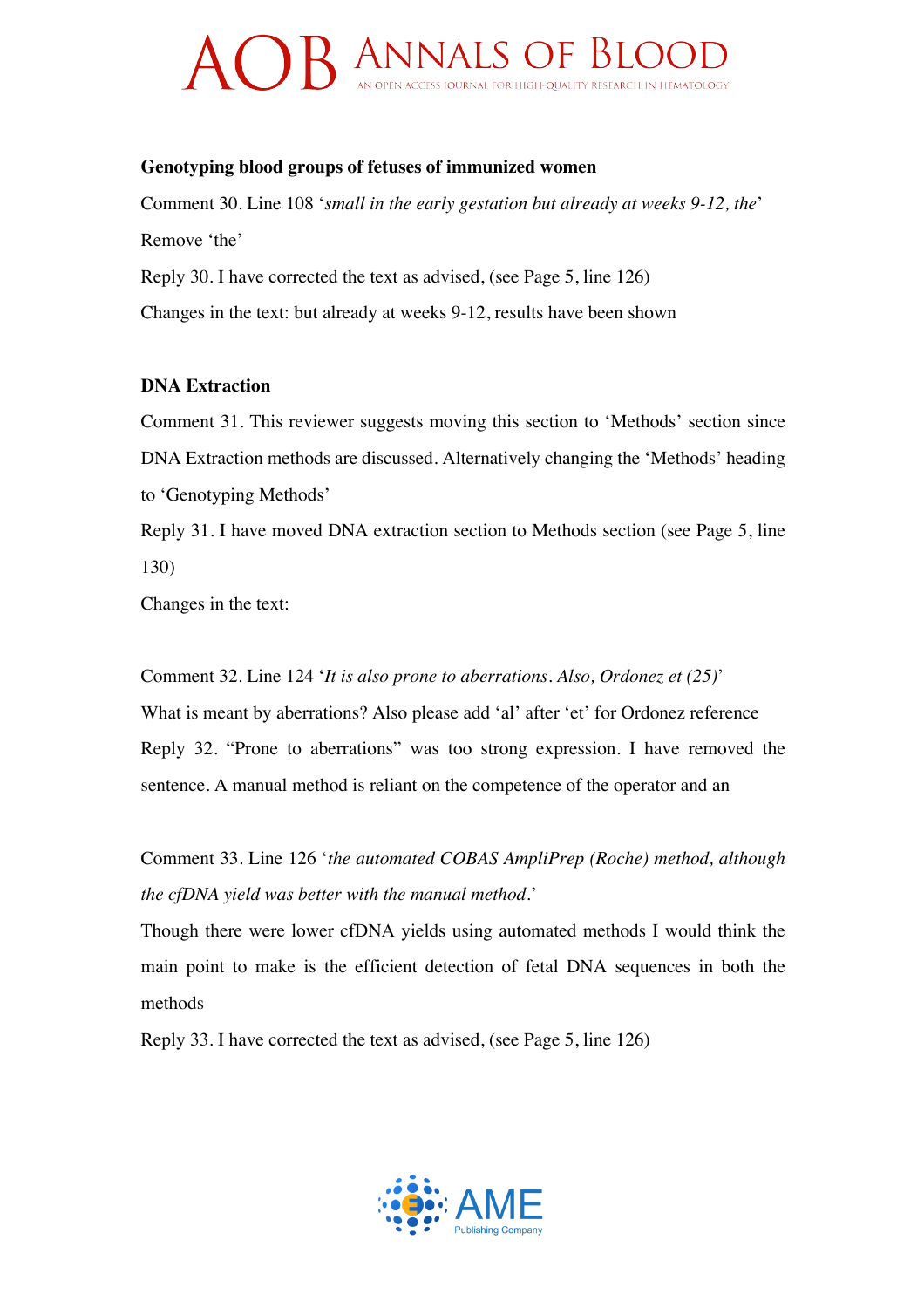automated system is steadier; these are the main points. (see Page 6, line 143-146) Changes in the text: Also, Ordonez et al chose a steady automated system for routine use when they compared the manual QIAamp DSP Virus Kit and the automated COBAS AmpliPrep (Roche) method (28). Both methods were efficient and suitable for cfDNA extraction.

Changes in the text: Also, Ordonez et al chose a steady automated system for routine use when they compared the manual QIAamp DSP Virus Kit and the automated COBAS AmpliPrep (Roche) method. Both methods were efficient and suitable for fetal cfDNA extraction.

Comment 34. Line 130 '*(Perkin Elmer) with LABTurbo and IDEAL found to be slightly more efficient*' What is meant by slightly more efficient – better cfDNA yields or better fetal DNA yields?

Reply 34. More efficient in fetal cfDNA yields, I have corrected the text as advised, (see Page 6, line 149)

Changes in the text: with LABTurbo and IDEAL found to be slightly more efficient in fetal cfDNA extraction than the other two methods

## **Methods**

Comment 35. Line 149 'Besides RHD, genotyping of the RHCE gene alleles, and also KEL, is required in the care of immunized pregnancies.'

Italicise 'RHCE' and 'KEL'

Substitute 'performed' or 'often requested/often required' for 'required' (not always required)

Reply 35. I have corrected the text as advised, (see Page 7, line 171)

Changes in the text: Besides *RHD*, genotyping of the *RHCE* gene alleles, and also *KEL*, is often requested in the care of immunized pregnancies.

Comment 36. Line 160 '*result (KEL) was detected among*'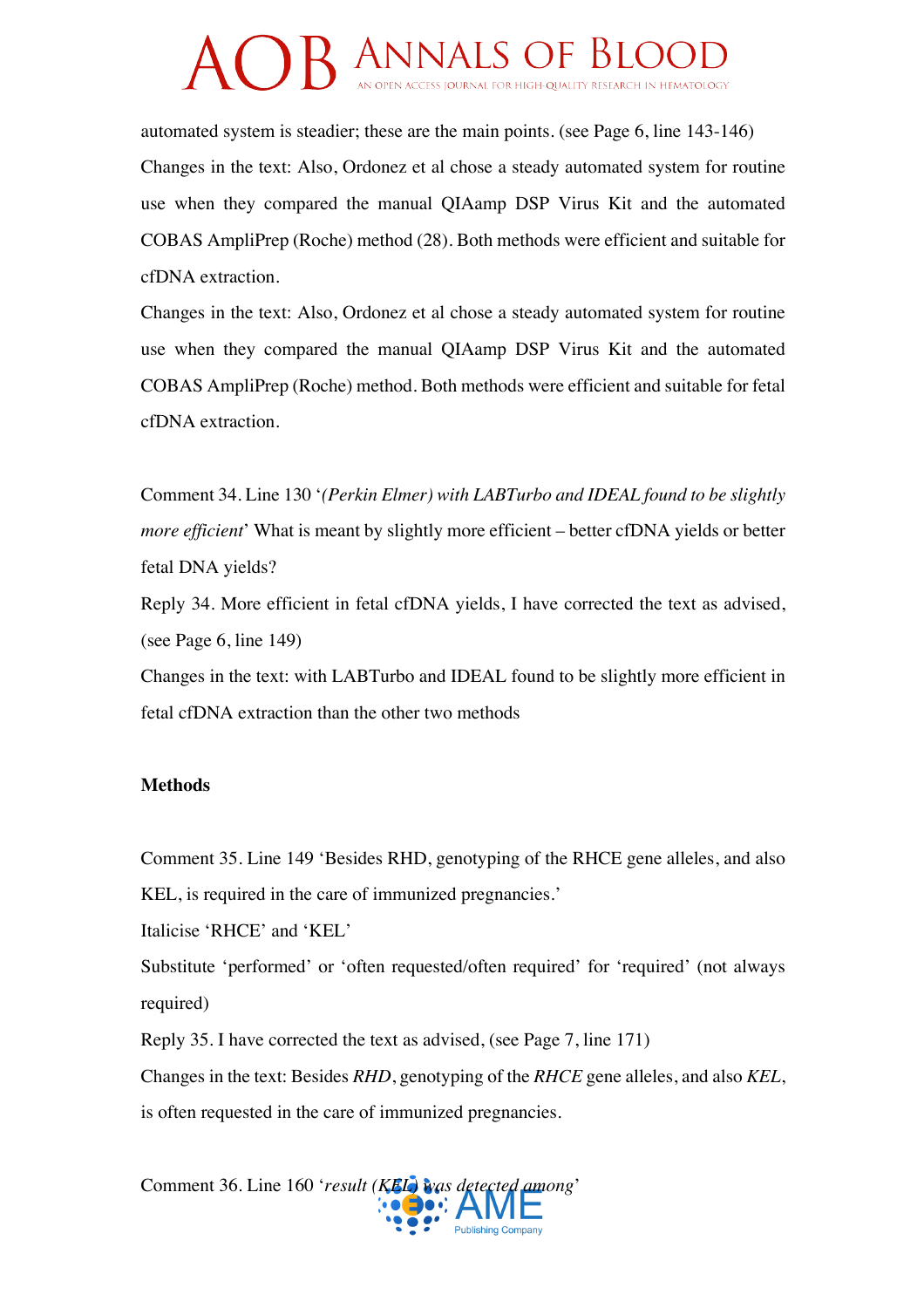Changes in the text: The situation regarding requirement of CE certification will change very soon, because a five-year transition period of the Regulation (EU) 2017/746 on in vitro diagnostic medical devices (IVDR) will end 27th of May 2022. This new regulation restrains use of laboratory developed tests for the determination of the blood groups belonging to the ABO, Rh-  $(C, c, D, E, e)$ , Kell, Kidd and Duffy -systems as they are classified to the highest risk category D. All the laboratories in the EU countries should utilize CE certified kits for fetal blood group allele genotyping in the above-mentioned blood group systems. New kits may be CE IVD certified as demand will grow. Interpretation of the Regulation 2017/746 is still unclear with regard to whether the requirement of CE certification also concerns fetal *RHD* screening tests. Wide group of experts agree, that fetal *RHD* screening for the purpose of targeting prophylaxis should be under the lower risk category C and the use of laboratory developed tests should be allowed in screening (40).

change KEL to K

Reply 36. I have corrected the text as advised, (see Page 7, line 181) Changes in the text: Only one false-positive result (K) was detected.

## **CE Certified RHD typing Kits**

Comment 37. Lines 178-184

This reviewer finds this paragraph difficult to follow/understand. Perhaps it could start with the current regulation constraints, followed by the expert recommendations about class C, followed by the comment about the implications for future certification, demand etc?

Reply 37. I tried to clarify the paragraph (see page 8, lines 201-209)

## **Mass Spectrometry**

Comment 38. Line 189 '*Li et al (39) set up an assay to detect KEL1 allele with an accuracy of 94%.*' Add current, correct allele nomenclature in brackets (KEL\*01.01) or reference the K antigen for reader understanding

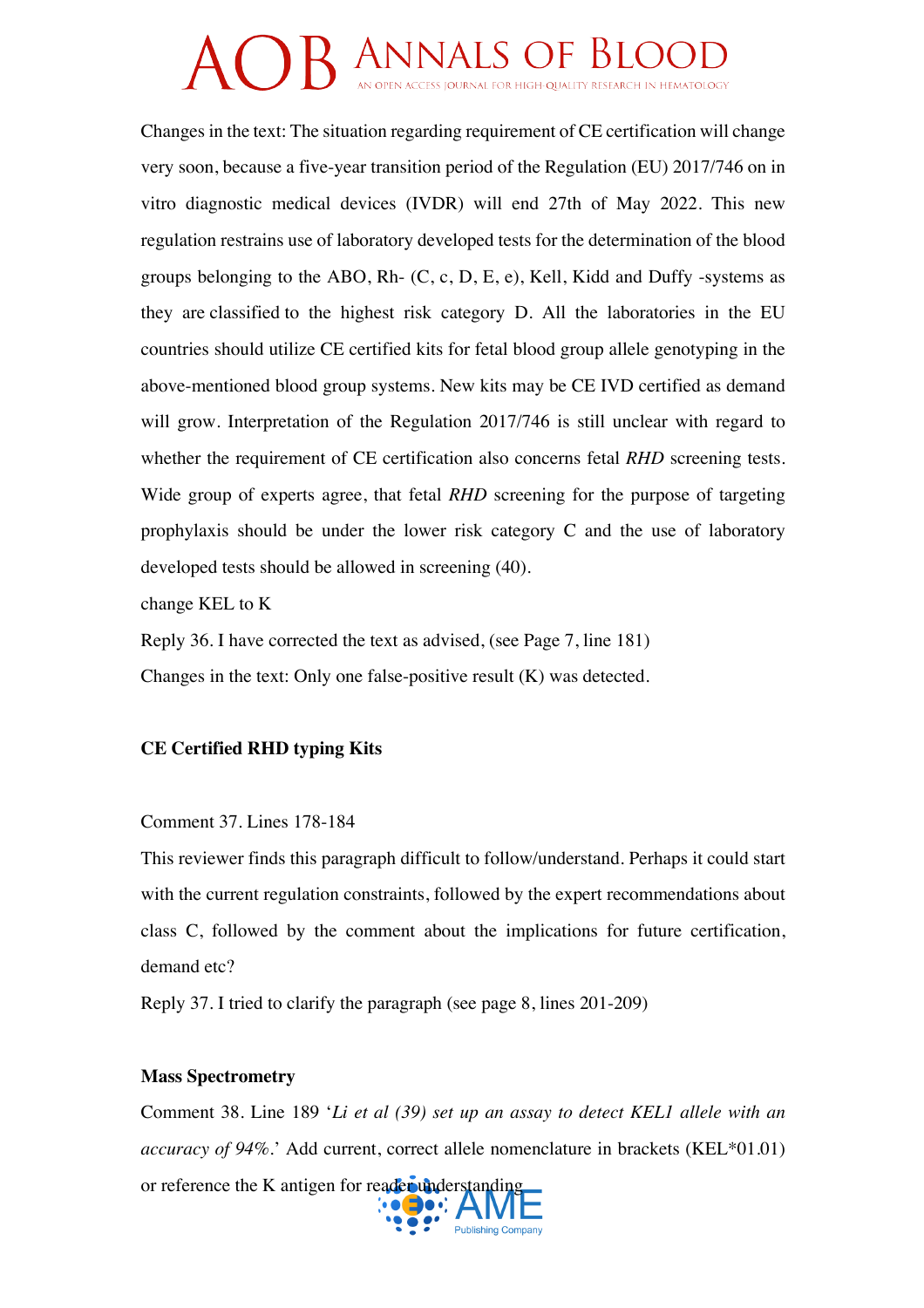Reply 38. I have corrected the text as advised, (see Page 8, line 214) Changes in the text: Li et al set up an assay to detect KEL1 allele (corresponding K) with an accuracy of 94% (42).

### **Droplet digital PCR**

Comment 39. Line 196 '*Droplet digital PCR (ddPCR) is based on the partitioning of a sample into thousands or even millio*n' Change the word 'sample' to 'PCR reaction' Reply 39. I have corrected the text as advised, (see Page 9, line 222) Changes in the text: Droplet digital PCR (ddPCR) is based on the partitioning of a PCR reaction into thousands or even millions of uniform droplets.

Comment 40. Line 197 '*Each droplet is subjected to a separate real-time quantitative PCR reaction*' ddPCR droplets/reactions are measured at end-point, ie not in real-time. There may be other digital PCR systems that measure in real-time. Reply 40. I have corrected the text as advised, (see Page 9, line 223) Changes in the text: Each droplet is subjected to a separate quantitative PCR reaction

Comment 41. Line 198 '*While the aim is to dilute samples so that each droplet contains a single template molecule on average, some of*'

The aim is not to have a single template in each droplet, each droplet should ideally contain zero or one (or, at most, a few) template molecules. See Introduction to Digital

## PCR | LSR | Bio-Rad

Reply 41. I have corrected the text as advised, (see Page 9, line 224)

Changes in the text: The aim is to dilute samples so that each droplet contains zero, a single or maximum a few copies of the template molecule.

Comment 42. Line 202 '*By diluting highly abundant maternal DNA, sample partitioning allows the detection of just a few copies of paternal allele in fetal'*<br>  $\bullet \bullet \bullet$ : AME

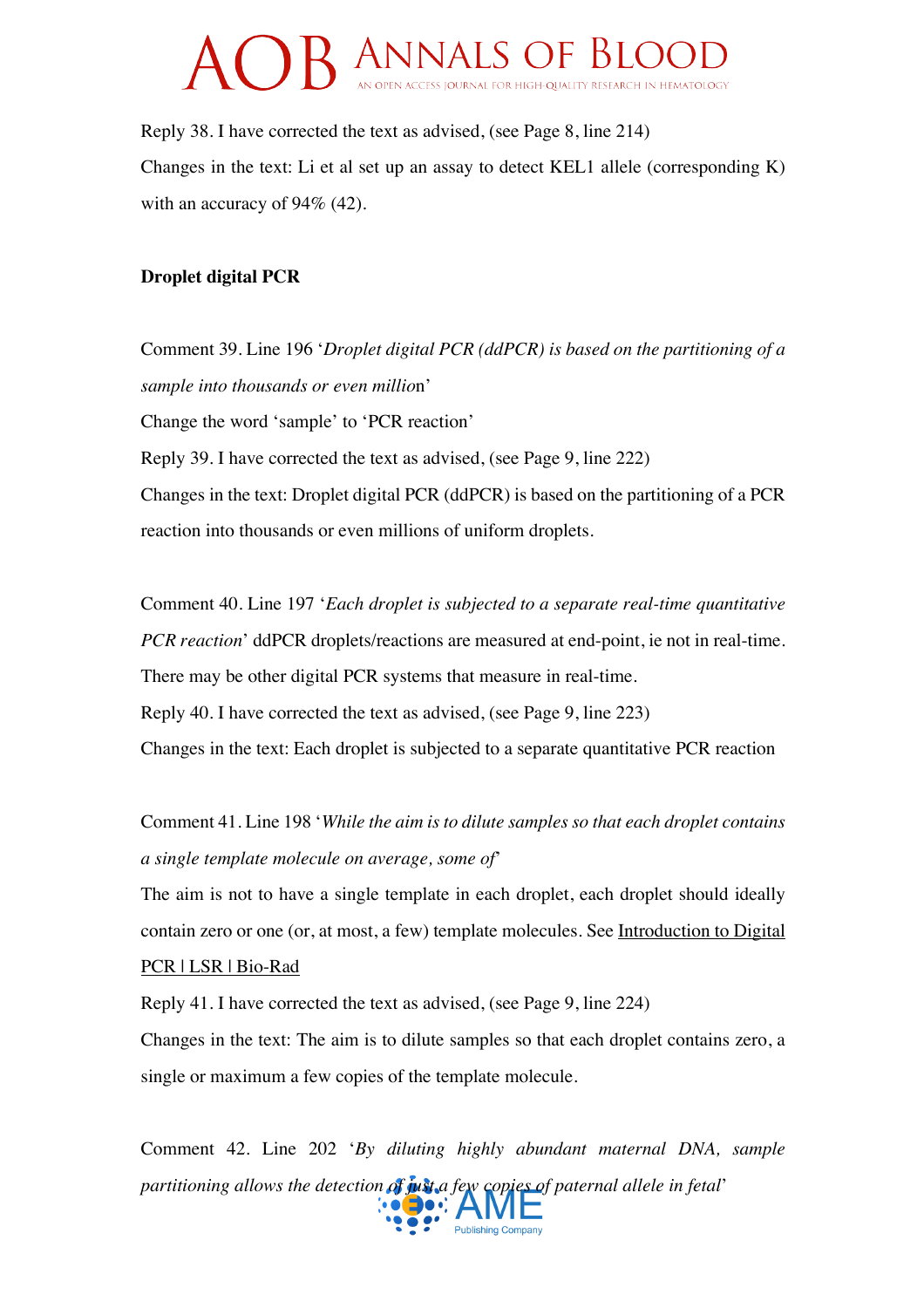Reword – cfDNA, containing a high abundance of maternal DNA, is diluted….. etc etc Reply 42. I have corrected the text as advised, (see Page 9, line 229) Changes in the text: A cfDNA sample, containing a high abundance of maternal DNA, is diluted allowing the detection of just a few copies of paternal allele in fetal DNA.

#### **Sequencing**

Comment 43. Line 220 '*The strength of next-generation sequencing/massively parallel sequencing lies in its ability to enable unbiased amplification of alleles*'

Sequencing without a suitable design and feature can fall victim to PCR bias during enrichment steps depending on the library preparation method used. You may wish to qualify the statement a bit. If molecular barcodes are used before enrichment the biases can be managed in data analysis.

Would the Author consider including that a major strength of MPS is the large number of patients and targets that can be multiplexed in a single test

Reply 43. I have modifed the text as advised, (see Page 9, line 246-250)

Changes in the text: Unbiased PCR amplification is achieved by using a primer pair without allele specificity amplifying both anthetical alleles in same time (52). The strength of next-generation sequencing/massively parallel sequencing lies in possibility to multiplex the large number of samples and targets in a single test.

Comment 44. Line 226 '*minimum fetal fraction is be 4%*'

Remove the word 'be'

Reply 44. I have corrected the text as advised, (see Page 10, line 255)

Changes in the text: The recommended minimum fetal fraction is 4%.

Comment 45. Line 228 '*method is promising and under continuous to develop*' Change to 'under continuous development' Reply 45. I have corrected the text as advised, (see Page 10, line 257) Changes in the text: However, the method is promising and under continuous development.

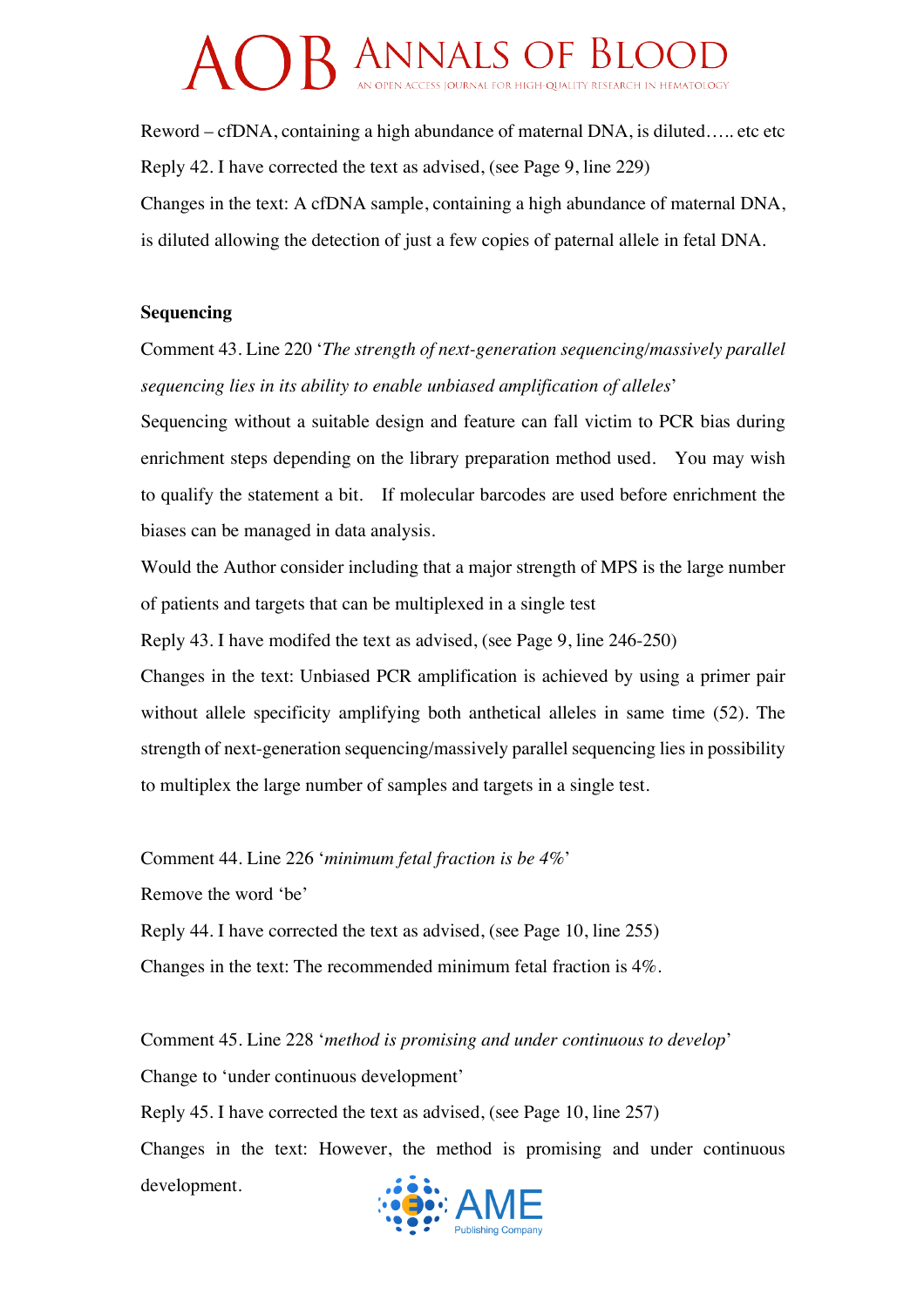#### **Controls Used in Assays**

Comment 46. Line 280 '*CCR5 and albumin, are listed in Table 1*' Add a full stop after 'Table 1' Reply 46. I have corrected the text as advised, (see Page 12, line 312) Changes in the text: are listed in Table 1.

#### **Quality Assurance**

Comment 47. Line 298 '*collaboration with international colleagues, the cfDNA Subgroup will publish (37) recommendations for assay validation in order to secure clinical applicability of fetal genotyping*.

Move reference 37 to the end of the sentence as it looks like there are 37 recommendations.

Reply 47. I have corrected the text as advised, (see Page 13, line 331)

Changes in the text: In collaboration with international colleagues, the cfDNA Subgroup published recommendations for assay validation in order to secure clinical applicability of fetal genotyping (40).

### **Conclusion**

Comment 48. Line 306 '*pregnancies has substituted invasive methods*' Use the word 'replaced' instead of 'substituted Reply 48. I have corrected the text as advised, (see Page 13, line 338) Changes in the text: Fetal blood group genotyping in immunized pregnancies has replaced invasive methods

#### **References**

Comment 49. Reference 37 (Clausen et al) is now published so can be updated Reply 49. I have corrected the text as advised, (see Page 13, line 330) Changes in the text: In collaboration with international colleagues, the cfDNA Subgroup published recommendations for assay validation in order to secure clinical<br> $\cdot \cdot \cdot$   $\cdot \cdot \cdot$ 

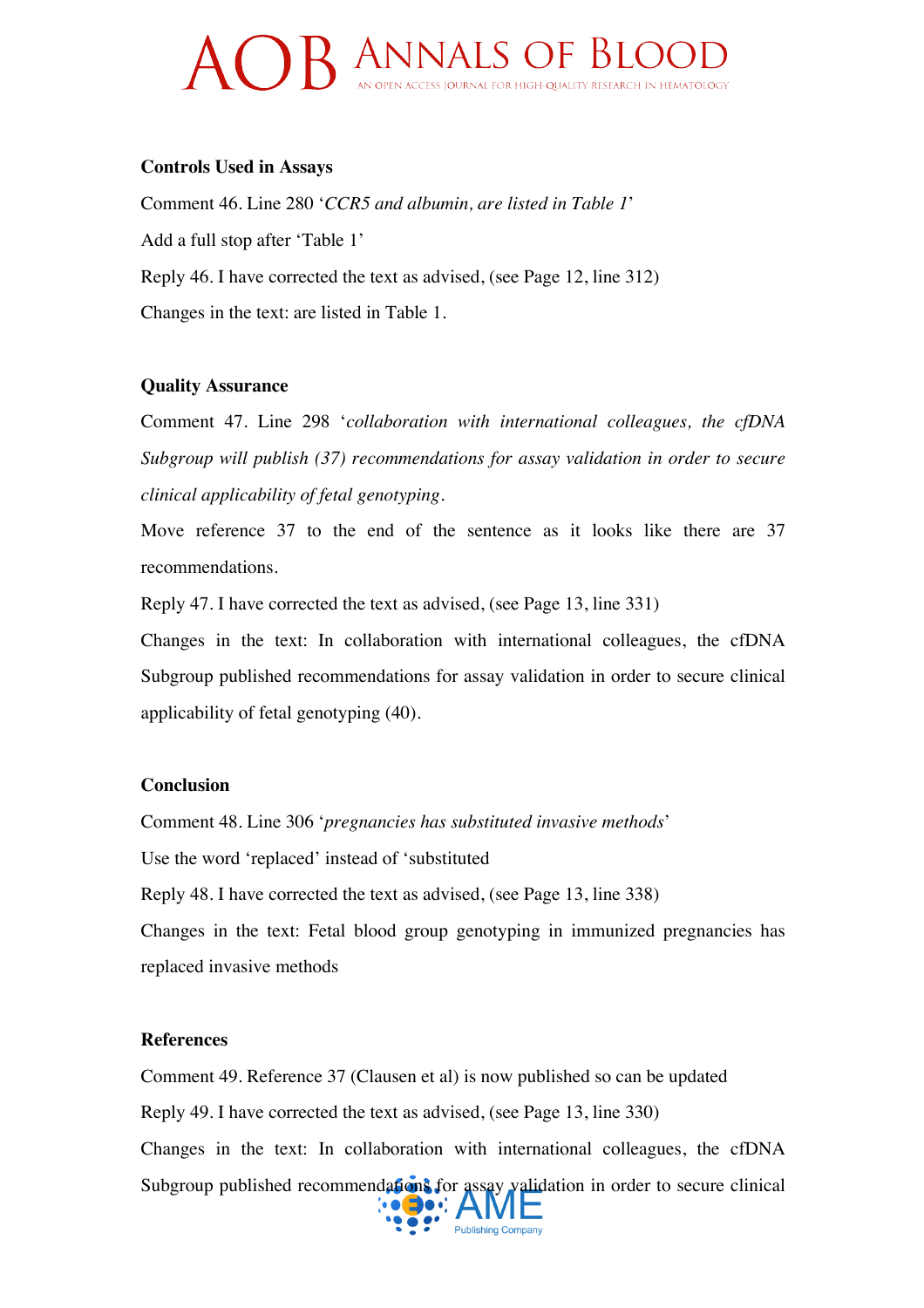applicability of fetal genotyping (40).

#### **Reviewer C**

I found this review manuscript very informative for a wide variety of readers including those who involved in diagnostic testing and those who are developing new methods of non-invasive fetal blood group genotyping. Although the manuscript is well written overall, I suggest the author further polishes the sentences listed below:

Comment 50. Page 5, line 16:

I suggest that the author describes what types of aberrations Londero et al (24) observed. Reply 50. "Prone to aberrations" was too strong expression. I have removed the sentence. A manual method is reliant on the competence of the operator and an automated system is steadier; these are the main points.

Changes in the text:

Comment 51. Page 9, lines 10 to 13:

"As it is an inherent feature of sequencing (49) it is relatively easy to implement." It is unclear to me what the first and the second "it" refer to, respectively. "is be 4%" should be "is 4%"? "under continuous to develop" should be "under continuous development"? Reply 51. I have corrected the text as advised, (see Page 10, line 254-257)

Changes in the text: As it is an inherent feature of sequencing (53) estimation of fetal fraction is relatively easy to implement. The recommended minimum fetal fraction is 4% (53). Sequencing as a technique is still rather laborious and, expensive and requires experience, and consequently the numbers of sequenced cases still remain small. However, the method is promising and under continuous development.

Comment 52. Page 10, line 10

"Marker allele panels consist of a set of genetic markers that potentially differ between **Publishing Company**